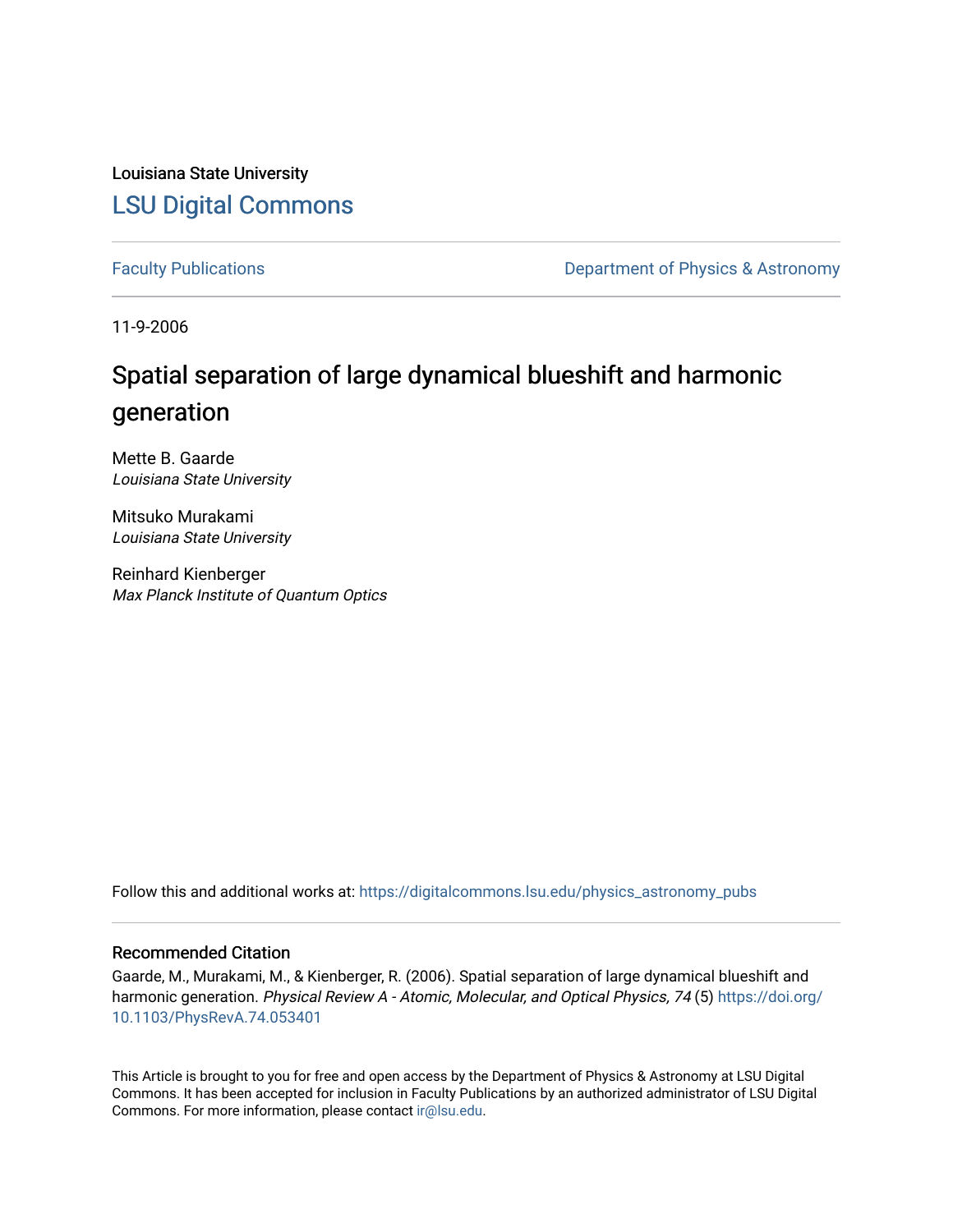## Spatial separation of large dynamical blue shift and harmonic generation

Mette B. Gaarde[∗](#page-1-0) and Mitsuko Murakami

Department of Physics and Astronomy, Louisiana State University, Baton Rouge, LA 70803-4001

Reinhard Kienberger

Max Planck Institute for Quantum Optics, Garching, D-85748 Germany

We study the temporal and spatial dynamics of the large amplitude and frequency modulation that can be induced in an intense, few cycle laser pulse as it propagates through a rapidly ionizing gas. Our calculations include both single atom and macroscopic interactions between the non-linear medium and the laser field. We analyze the harmonic generation by such pulses and show that it is spatially separated from the ionization dynamics which produce a large dynamical blue shift of the laser pulse. This means that small changes in the initial laser focusing conditions can lead to large differences in the laser frequency modulation, even though the generated harmonic spectrum remains essentially unchanged.

PACS numbers:

In their pioneering experiments reported in [\[1\]](#page-4-0), Hentschel et al. demonstrated the generation of single attosecond XUV pulses by 7 fs, 750 nm laser pulses interacting with a neon gas. As a first application, these XUV pulses were used to probe the sub-cycle time dependence of the laser electric field emerging from the neon gas. A surprisingly large dynamical blue shift was observed in this way, with a maximum value of approximately 35% of the laser frequency, a result which was not well reproduced by theory.

Ionization is intrinsic to all highly non-linear laser matter interactions. It contributes free electrons to the interaction medium which induces a temporal and spatial variation in the refractive index during propagation. This causes both self-phase modulation and defocusing of the field [\[2\]](#page-4-1). The experimental results in [\[1](#page-4-0)] raise a number of questions: i) Can such a large frequency modulation be caused by ionization driven self-phase modulation? ii) If so, how is it consistent with the observed harmonic cutoff energy around 90 eV, which indicates a relatively moderate interaction intensity around  $5 \times 10^{14}$  W/cm<sup>2</sup> [\[3\]](#page-4-2)? And iii) what is the role of the ionization dynamics in creating conditions favorable for the formation of single attosecond pulses?

In this paper we answer these questions by analyzing the temporal and spatial ionization dynamics of an intense few-cycle pulse as it propagates through a neon gas cell and generates harmonics [\[4\]](#page-4-3), using parameters similar to those of the experiment in [\[1\]](#page-4-0). We show that in the beginning of the gas cell a large laser frequency modulation builds up rapidly when the intensity is still high, and then slows down toward the end of the cell because the intensity is reduced by defocusing. We find that, quite generally, the harmonic generation is spatially separated from the frequency modulation of the driving field since the XUV radiation is built up predominantly in the second half of the medium. Furthermore, we show that the frequency modulation is very sensitive to small changes in the initial focusing conditions of the laser beam, whereas the intensity of the beam after propagation and the harmonic spectrum is not. Therefore, even though the XUV pulse is an ideal probe of the laser field after its interaction with the gas, the harmonic spectrum and in particular its cutoff energy are poor indicators of the magnitude of the ionization driven dynamics. Finally we show that the ionization dynamics lead to a driving pulse at the end of the medium which has been spatially and temporally reshaped in a way that facilitates the generation of single attosecond XUV bursts.

Our description of the intense-laser matter interaction includes both the response of a single atom to the laser pulse, and the collective response of the macroscopic gas to the focused laser beam. We solve the wave equation for the driving and the generated fields by space marching through the gas, using the slowly evolving wave approximation (SEWA) [\[4\]](#page-4-3). At each plane in the propagation direction z, we calculate the single atom dynamics by solving the time dependent Schrödinger equation. The non-linear atomic response is then used as the source terms in the wave equation for marching to the next plane in z. This approach is described in detail in [\[5](#page-4-4)].

For the propagation of the linearly polarized driving field  $E_1(t)$  we include two source terms due to the ionization of the medium [\[2](#page-4-1)]:

$$
\frac{\partial J_p(t)}{\partial t} = \frac{e^2 N_e(t)}{m_e} E_1(t) \tag{1}
$$

$$
\frac{\partial J_{abs}(t)}{\partial t} = \frac{\partial}{\partial t} \frac{\gamma(t) N_e(t) I_p E_1(t)}{|E_1(t)|^2},\tag{2}
$$

where e and  $m_e$  are the electron charge and mass,  $N_e(t)$  is the electron density,  $\gamma(t)$  is the ionization rate, and  $I_p$  is the atomic ionization potential. All the time-dependent quantities are also functions of the cylindrical coordinates r and z. The plasma oscillation term  $J_p(t)$  gives rise to a spatial and temporal variation of the refractive index

<span id="page-1-0"></span><sup>∗</sup>Electronic address: [gaarde@phys.lsu.edu](mailto:gaarde@phys.lsu.edu)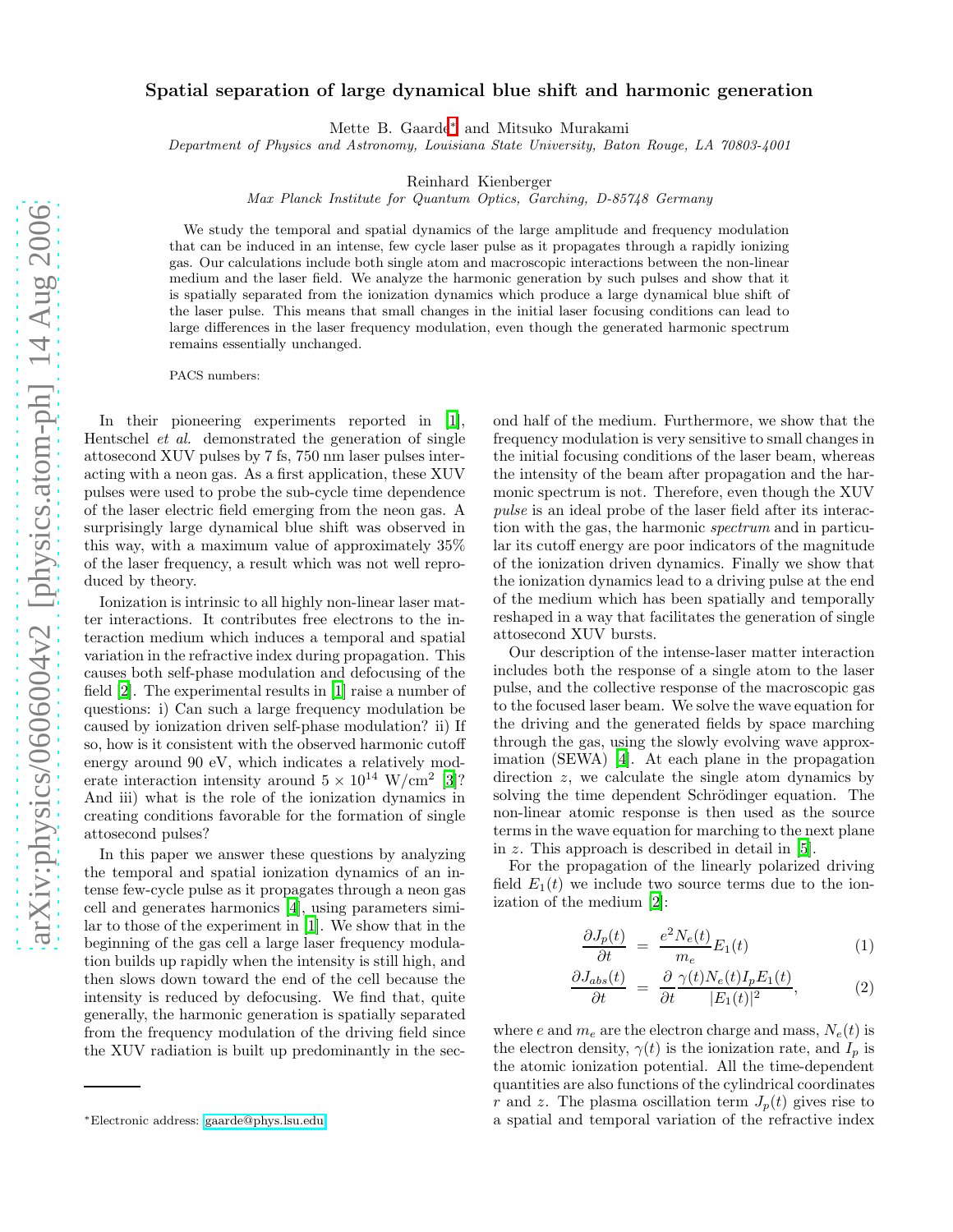

<span id="page-2-0"></span>FIG. 1: (Color online) (a) Time dependent ionization probability of a neon atom exposed to a 750 nm, 7 fs laser pulse with a peak intensity of  $10^{15}$  W/cm<sup>2</sup>.  $P_{vol}(t)$  is shown with solid line,  $P_{ADK}$  is shown with dashed line. (b) Intensity dependent correction factor for three different pulses: 7 fs duration, cosine carrier (open circles), 5 fs duration, cosine carrier (open triangles), 5 fs duration, sine carrier (filled circles).

which causes defocusing and self-phase modulation. The absorption term  $J_{abs}(t)$  describes the loss of energy from the laser field due to the ionization of the medium. This term is small for all the cases discussed in this paper. The source term for the harmonic radiation is given by the non-linear polarization field, which is proportional to the single atom time-dependent dipole moment, calculated using the strong field approximation [\[8\]](#page-4-5), and the density of neutral atoms.

To describe the short pulse ionization dynamics correctly it is crucial to accurately calculate  $N_e(t)$  and  $\gamma(t)$ with sub-cycle precision. Our calculation of  $N_e(t)$  originates in a numerical solution of the TDSE within the single active electron approximation [\[6](#page-4-6)]. We define the ionization probability  $P_{vol}(t)$  from the probability density of the wave function outside of a small volume around the ion core, which can be continuously evaluated during the calculation. In Fig. [1\(](#page-2-0)a) we show  $P_{vol}(t)$  (solid line) for a 750 nm, 7 fs driving pulse with a peak intensity of  $10^{15}$  W/cm<sup>2</sup>. Because of its short duration, the ionization probability at the end of the pulse is only about 15%.

Ideally, we would directly couple our numerical solution of the TDSE to the solution of the wave equation and use  $P_{vol}(t)$  to describe the time dependent ionization. Currently, we do not have the computational apparatus to do so. We also cannot directly use instantaneous tunnel ionization rates proposed by Ammosov, Delone, and Krainov (ADK) [\[7\]](#page-4-7) since these give rise to much larger ionization probabilities at high intensities than the numerical TDSE solution. However, we find that for a given peak intensity, the ionization probability  $P_{ADK}(t)$  calculated from ADK rates differs from  $P_{vol}(t)$ by only a constant factor  $\beta$ , as long as the intensity is below the (ADK) saturation intensity. We determine  $\beta$  as the ratio between  $P_{vol}(t)$  and  $P_{ADK}(t)$  at the end of the laser pulse. The dashed line in Fig. [1\(](#page-2-0)a) shows  $\beta P_{ADK}(t)$ which is in excellent agreement with  $P_{vol}(t)$ .

We next calculate  $\beta(I_0)$  by comparing  $P_{ADK}(t)$  and



<span id="page-2-1"></span>FIG. 2: (Color online) Spatiotemporal dynamics of frequency modulation of 750 nm, 7 fs pulse propagating through 3 mm of neon gas. See text for details.

 $P_{vol}(t)$  for many different peak intensities,  $I_0$ . This function is shown in Fig. [1\(](#page-2-0)b), open circles. We have calculated  $\beta(I_0)$  for different pulse durations and find that it depends only weakly on the duration and the absolute phase of the driving pulse. Examples are shown in Fig. [1\(](#page-2-0)b) for driving pulse durations of 5 fs and two different carrier envelope phases. Finally, we use  $\beta(I_0)P_{ADK}(t)$  to calculate the source terms  $N_e(t)$  and  $\gamma(t)$  for each point in the non-linear medium, where  $I_0$ is the peak intensity of the driving pulse at that point. The insensitivity of  $\beta(I_0)$  to the duration and phase of the driving pulse ensures that this is justified even as the pulse changes shape and phase during propagation.

Fig. [2](#page-2-1) illustrates the spatial and temporal dynamics of the frequency modulation experienced by a laser pulse during propagation through a rapidly ionizing neon gas. As in [\[1\]](#page-4-0), the incoming laser pulse has a wavelength of 750 nm and a duration of 7 fs. The laser beam has a confocal parameter of 4.2 cm and its focus is in the center of a 3 mm long neon gas jet with a density of  $5 \times 10^{18}$  cm<sup>-3</sup>. In the absence of the non-linear medium the peak intensity in the focus would be  $9 \times 10^{14} \text{ W/cm}^2$ .

In  $2(a)$  we show the on-axis electric field of the laser pulse after propagation through the neon gas. Its time dependent frequency, shown in (b), is calculated from the separation between consecutive peaks and zeros of the electric field in (a). The pulse exhibits a large frequency chirp with a shape characteristic of self phase modulation. The maximum blue shift which occurs near the peak of the pulse is very large, approximately 22%, although still smaller than the 35% shift that was reported in [\[1](#page-4-0)]. This will be discussed in more detail below.

Fig.  $2(c)$  shows how this large blue shift is accumulated during propagation. The dashed line (left axis) shows the on-axis energy density and the solid line (right axis) shows the blue shift, as functions of the propagation dis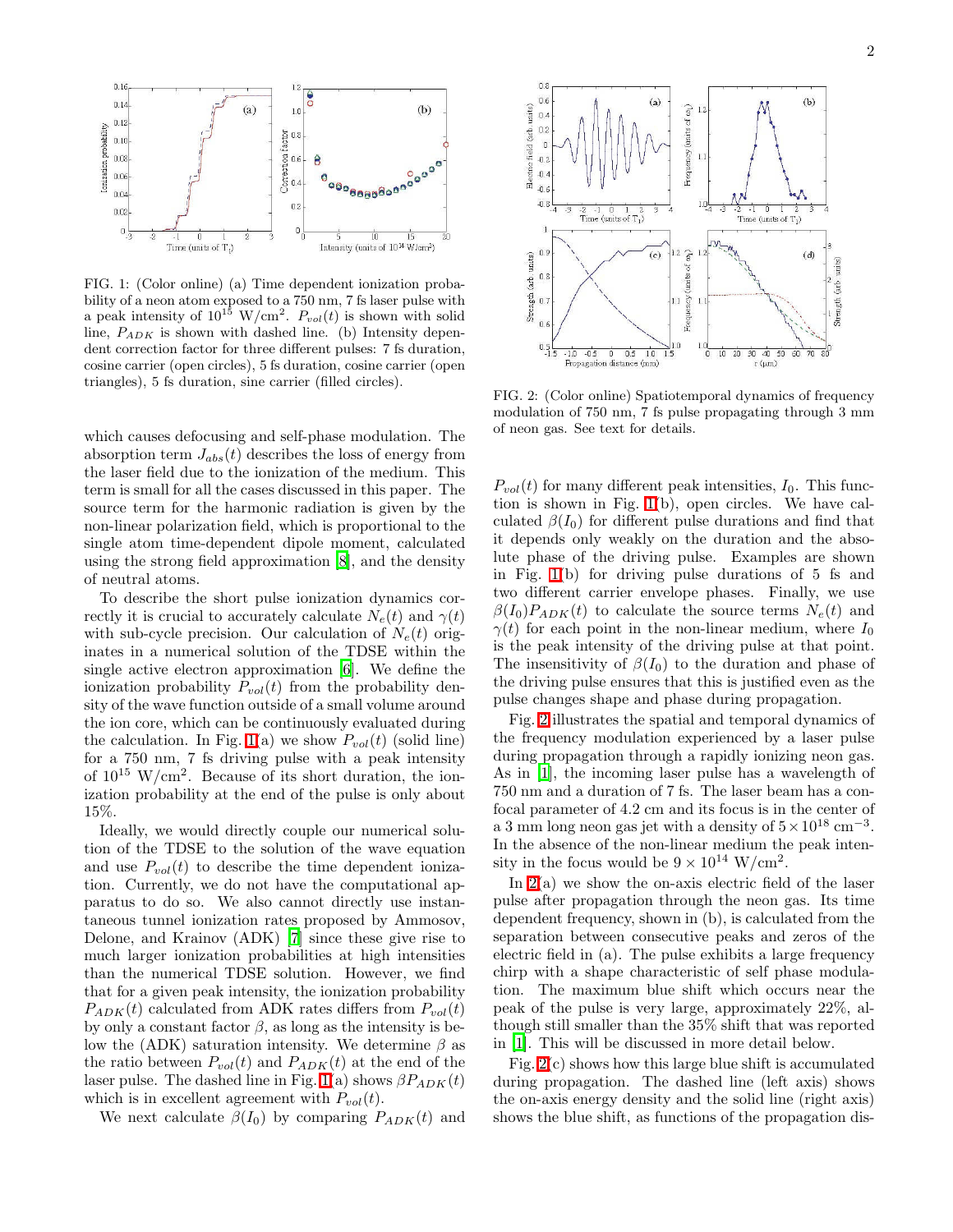tance  $z$ . At each point in  $z$ , the blue shift has been found as the maximum value of the instantaneous frequency as plotted in (b). At the beginning of the gas where the intensity is high, defocusing is very strong. The energy density is reduced by almost a factor of two by the end of the gas. This intensity variation in turn controls the build-up of the blue shift which accumulates rapidly in the first half of the gas and saturates towards the end.

The solid line in Fig. [2\(](#page-2-1)d) shows the radial variation of the blue shift at the end of the gas (left axis). The blue shift is largest on axis and decreases as a function of r. The dashed and dot-dashed lines (right axis) show the radial variation of the laser intensity at the beginning and at the end of the medium, respectively. The radial variation of the blue shift closely follows that of the incoming laser field, in agreement with the result in (c) that the blue shift is predominantly generated at the beginning of the gas. Experimentally, the laser field is probed by the XUV pulse after refocusing both beams in to a second gas jet by a mirror placed several meters from the first jet [\[1\]](#page-4-0). The XUV beam in the second medium is much smaller than the laser beam and therefore only probes its on-axis frequency modulation [\[9\]](#page-4-8). In principle, the radial variation of the dynamical blue shift could be probed by slightly misaligning the two beams.

The ionization driven dynamics of the laser pulse has important consequences for the harmonic generation, and therefore for the formation of attosecond XUV pulses as these are synthesized from a range of harmonics near the cutoff [\[1\]](#page-4-0). Fig. [3](#page-3-0) shows the radially integrated harmonic spectrum at the end of the neon gas. As a result of the frequency shift of the laser pulse, the harmonic structures in the spectrum are not at odd multiples of the incoming laser frequency. As a result of the defocusing of the laser beam, the harmonic spectrum exhibits two different cutoffs. The high energy cutoff around 170 eV is determined by the peak intensity of the incoming beam  $(\approx 9 \times 10^{14} \text{ W/cm}^2)$  [\[3\]](#page-4-2), whereas the dominant low energy cutoff around 90 eV corresponds to the reduced peak intensity in the second half of the medium. In an experiment, it is likely that only the low energy cutoff would be observed as the high energy cutoff is orders of magnitude weaker [\[10\]](#page-4-9).

The insets show how the XUV radiation around 90 eV (left inset) and above 155 eV (right inset) build up during propagation. The highest energies are only generated over a short distance in the beginning of the medium and are then reabsorbed through the remainder of the gas. In contrast, the 90 eV photons are generated all through the medium. The saturation of this signal at the end of the medium is due to phase matching. For longer propagation lengths one would observe a periodic increase and decrease of the yield. The total energy in a 5 eV range around 90 eV is approximately 10 pJ.

Fig. [3](#page-3-0) shows that the harmonic spectrum and its cutoff energy are poor indicators of the propagation dynamics of the driving field. In a rapidly ionizing, long medium the harmonic generation is spatially separated from the



<span id="page-3-0"></span>FIG. 3: (Color online) Radially integrated harmonic spectrum at end of the neon gas. The insets show the build-up along the propagation direction of the XUV radiation around 90 eV and 155 eV (left and right inset, respectively).

defocusing and self-phase modulation experienced by the laser field. In particular, both the yield and the photon energy of the spectral cutoff are essentially decoupled from the dynamical blue shift of the laser pulse.

This decoupling is further demonstrated in Fig. [4.](#page-4-10) We show results of a calculation where the focusing conditions of the incoming laser beam have been slightly changed compared to Fig. [2](#page-2-1) while its energy has been kept constant. The new beam has a tighter focus with a confocal parameter of 3 cm and a peak intensity of  $12.6 \times 10^{14}$  W/cm<sup>2</sup>. This corresponds to decreasing the beam waist by less than 20%.

Fig. [4\(](#page-4-10)a) compares the propagation dynamics of the two laser beams, showing the z-dependence of the on-axis energy density and the on-axis maximum frequency shift, as in Fig.  $2(c)$ . The higher initial intensity gives rise to more free electrons, which in turn cause stronger defocusing. This means that the two beams have almost identical intensities at the end of the medium, and therefore give rise to very similar harmonic spectra, as shown in Fig. [4\(](#page-4-10)b). However, the peak dynamical blue shift of the more tightly focused beam is much higher than before and reaches almost 35% by the end of the medium. This answers the first two questions posed in the introduction: i) Ionization induced self phase modulation can indeed induce a 35% frequency shift of the laser pulse in conditions very similar to those in [\[1\]](#page-4-0), and ii) because of defocusing, the harmonic cutoff energy is essentially decoupled from the magnitude of the blue shift.

To answer question iii) about the influence of the ionization dynamics on the formation of attosecond pulses, Fig. [5\(](#page-4-11)a) shows the three dimensional spatiotemporal profile of the intensity of the laser pulse at the end of the neon gas. We have used laser parameters as in Fig. [3,](#page-3-0) and the absolute phase of the input electric field is given by a cosine driver. The strong temporal and spatial reshaping of the laser beam that takes place in the beginning of the medium results in a broad, divergent beam with a large